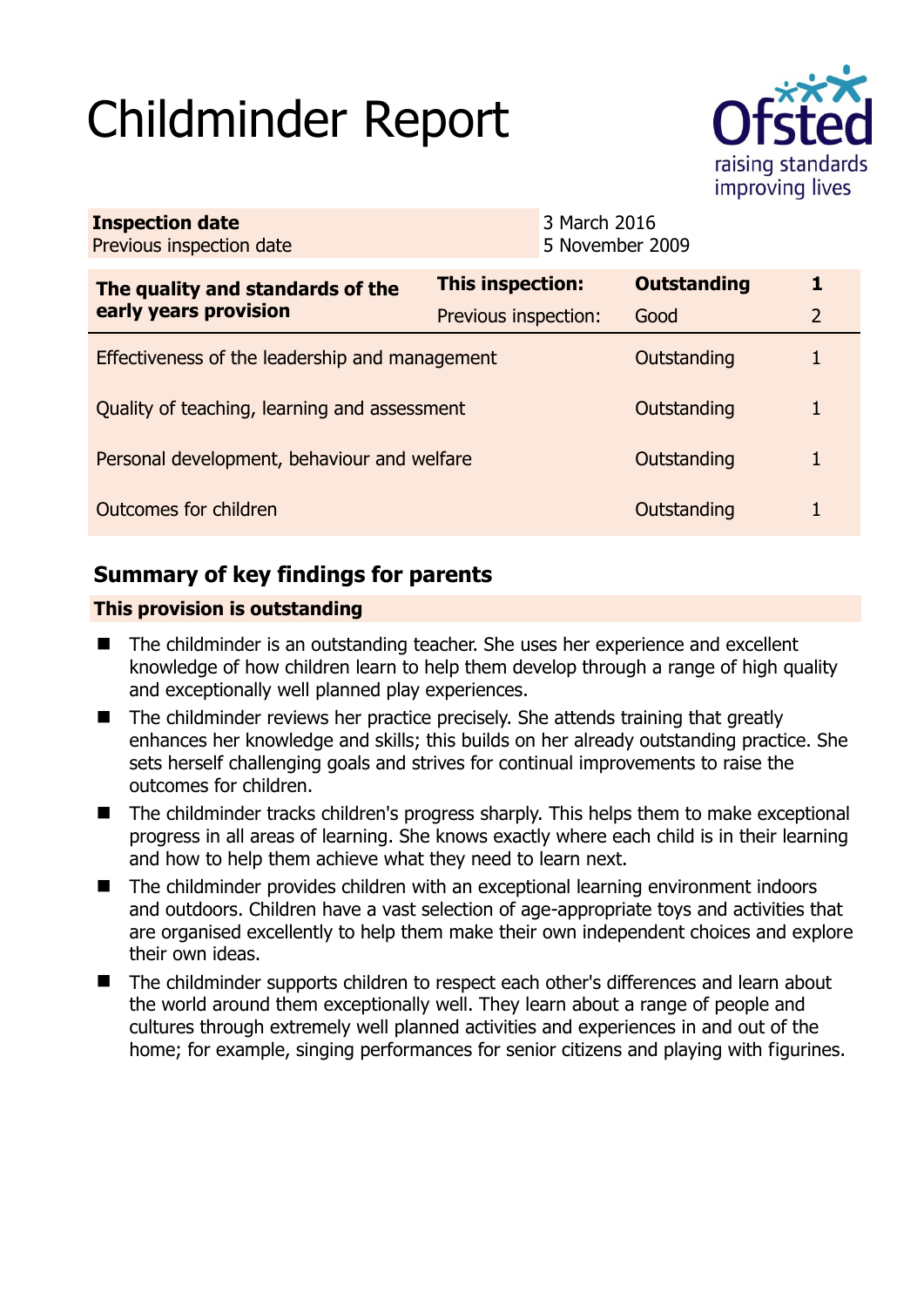## **What the setting needs to do to improve further**

## **To further improve the quality of the early years provision the provider should:**

■ continue to make the most of children's skills to develop ways for children to evaluate their own learning.

## **Inspection activities**

- Discussions took place with the childminder at appropriate times during the inspection.
- The inspector observed activities and the childminder's interactions with children in the home and garden.
- The inspector looked at documentation, including a sample of children's records, planning and assessments, and checked the suitability of the childminder and other household members.
- The inspector took account of the views of children, the childminder and parents through documentation, and of the childminder's self-evaluation.
- The inspector completed a joint observation with the childminder.

# **Inspector**

Dominique Allotey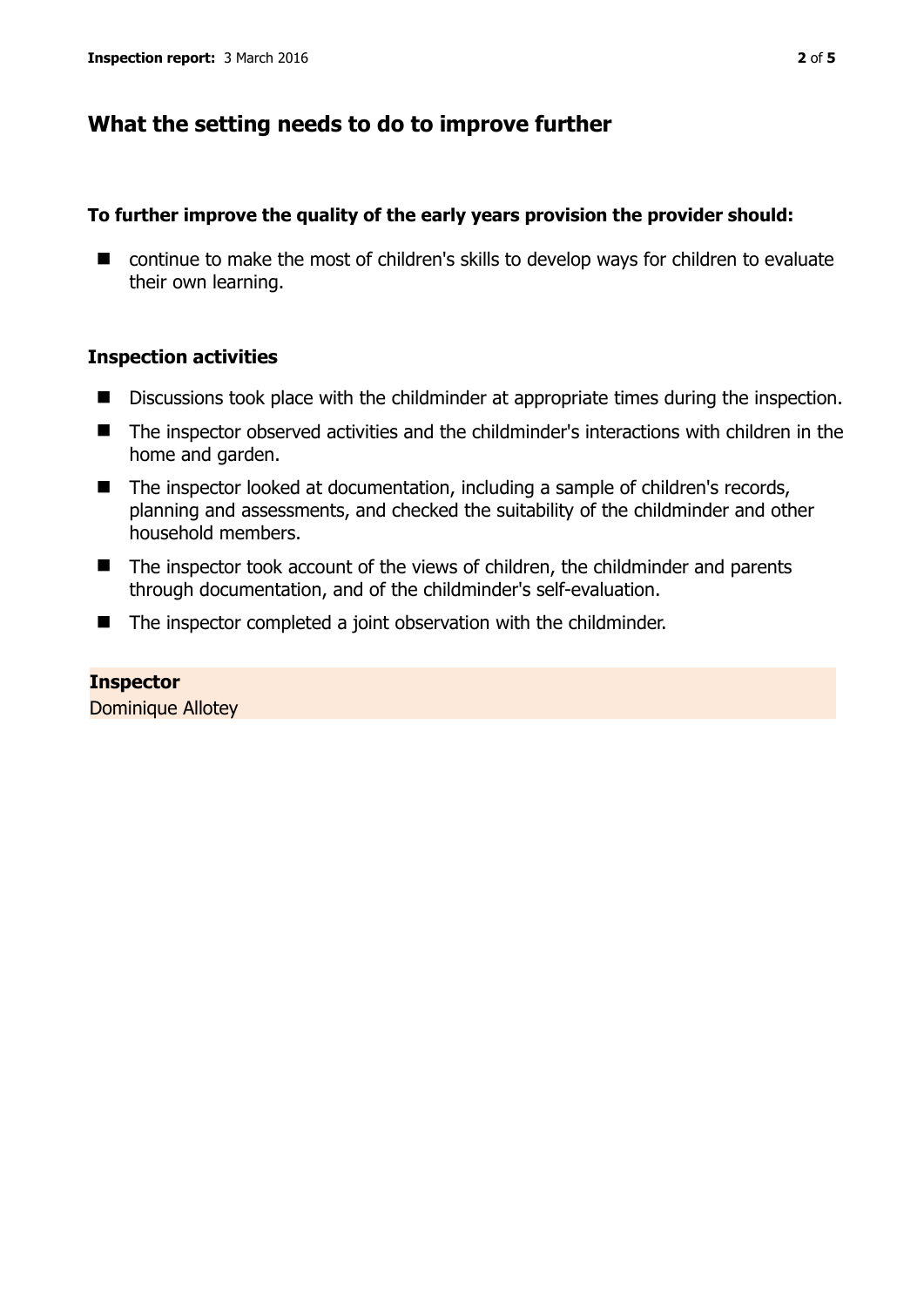## **Inspection findings**

#### **Effectiveness of the leadership and management is outstanding**

The qualified childminder is highly knowledgeable about her role and responsibility in meeting the requirements of the Early Years Foundation Stage. Safeguarding is effective. The childminder works in partnership with parents and other providers, and she networks with other childminders extremely well to share practice and gather feedback about her service. The childminder ensures that all parents feel exceptionally well informed about their children's progress and receive regular updates about their emerging skills and achievements. The childminder is exceptionally committed to her professional development. She strives for excellence in all aspects of her work. She keeps herself fully updated of changes in early years legislation and practice.

### **Quality of teaching, learning and assessment is outstanding**

The childminder plans for children's precise learning needs and interests on a daily basis. Children greatly enjoy books and frequently choose to look at their favourite stories. The childminder places a strong emphasis on supporting children's literacy and speech and language development. For example, children enjoy opportunities to sound out letters, read parts of the story themselves and talk about what they are seeing and hearing. Children are skilled in counting and readily use mathematical language in their play. They make excellent progress in their speaking and listening. The childminder has very strong teaching skills which encourage children to use language at every opportunity. Children use language exceptionally well to share their ideas. There is scope to make even more use of these skills by including children even more in evaluating their own learning.

#### **Personal development, behaviour and welfare are outstanding**

Children develop a strong sense of belonging at the childminder's home and they feel very happy, safe and secure. The children's self-esteem is promoted very well by the childminder as she praises and encourages them regularly. Children are supported excellently in being independent and demonstrate that they are willing to do things for themselves before asking for help. Children demonstrate excellent behaviour and the childminder is consistent in her approach. For example, she teaches children skills to help them manage their own conflicts extremely well. Children rapidly learn to be considerate of others' feelings and understand and manage their own emotions positively.

### **Outcomes for children are outstanding**

Children develop very high levels of confidence and excellent social skills. They learn to play cooperatively, share and take turns exceptionally well. They have time to lead their play and develop their own ideas and interests. Children have very strong attention skills and are highly motivated to learn. They leave the childminder's care with excellent skills for their future learning. Children show extremely positive attitudes in all that they do.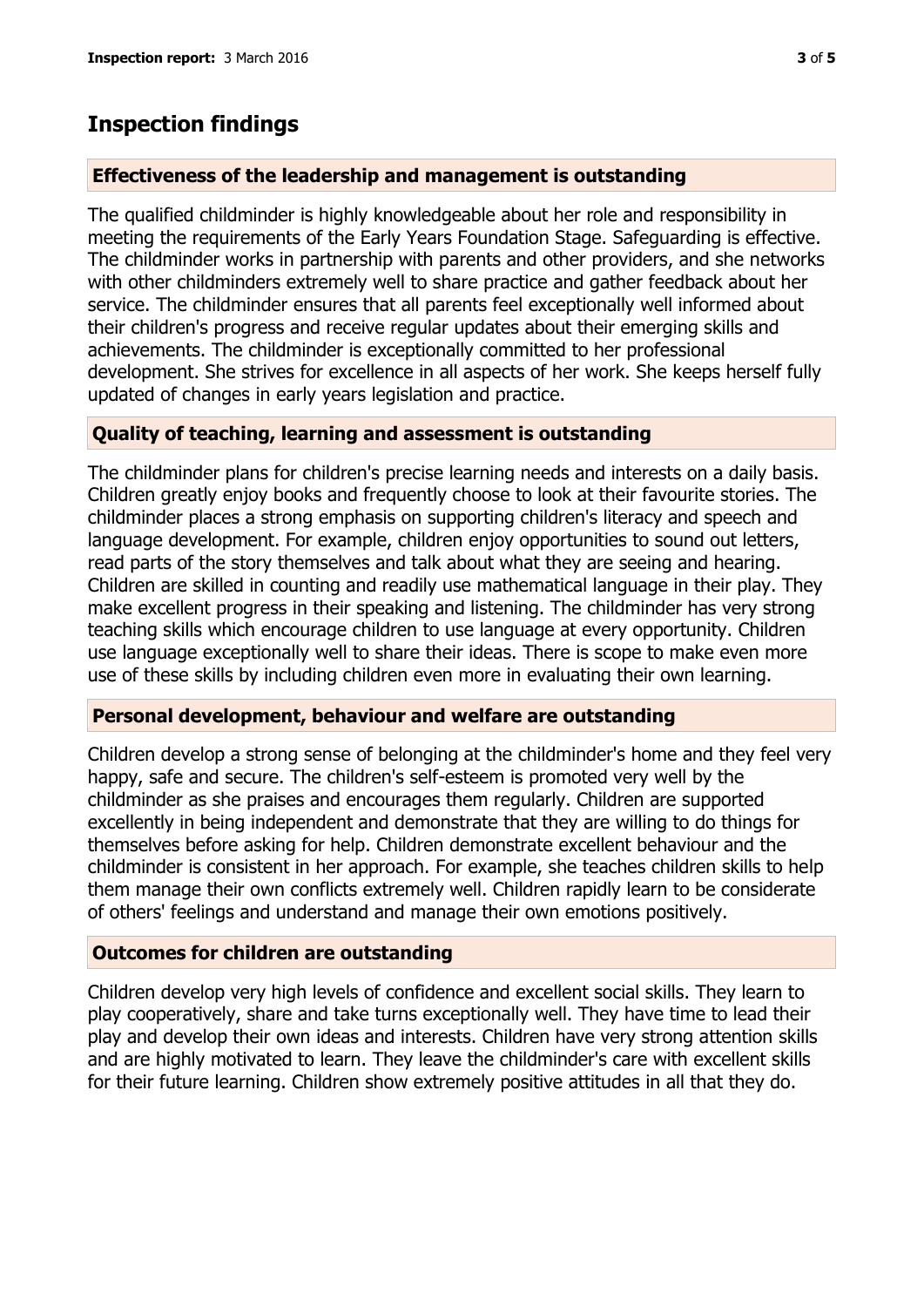# **Setting details**

| Unique reference number       | EY300477                                                                             |  |
|-------------------------------|--------------------------------------------------------------------------------------|--|
| <b>Local authority</b>        | North Somerset                                                                       |  |
| <b>Inspection number</b>      | 1017699                                                                              |  |
| <b>Type of provision</b>      | Childminder                                                                          |  |
| Day care type                 | Childminder                                                                          |  |
| <b>Registers</b>              | Early Years Register, Compulsory Childcare<br>Register, Voluntary Childcare Register |  |
| Age range of children         | $1 - 8$                                                                              |  |
| <b>Total number of places</b> | 6                                                                                    |  |
| Number of children on roll    | 5                                                                                    |  |
| <b>Name of provider</b>       |                                                                                      |  |
| Date of previous inspection   | 5 November 2009                                                                      |  |
| <b>Telephone number</b>       |                                                                                      |  |

The childminder registered in 2004. She lives in Portishead, North Somerset. The childminder operates Monday to Friday all year round and offers before and after school care. The childminder holds a level 3 early years qualification.

This inspection was carried out by Ofsted under sections 49 and 50 of the Childcare Act 2006 on the quality and standards of provision that is registered on the Early Years Register. The registered person must ensure that this provision complies with the statutory framework for children's learning, development and care, known as the Early Years Foundation Stage.

Any complaints about the inspection or the report should be made following the procedures set out in the guidance 'Complaints procedure: raising concerns and making complaints about Ofsted', which is available from Ofsted's website: www.gov.uk/government/organisations/ofsted. If you would like Ofsted to send you a copy of the guidance, please telephone 0300 123 4234, or email enquiries@ofsted.gov.uk.